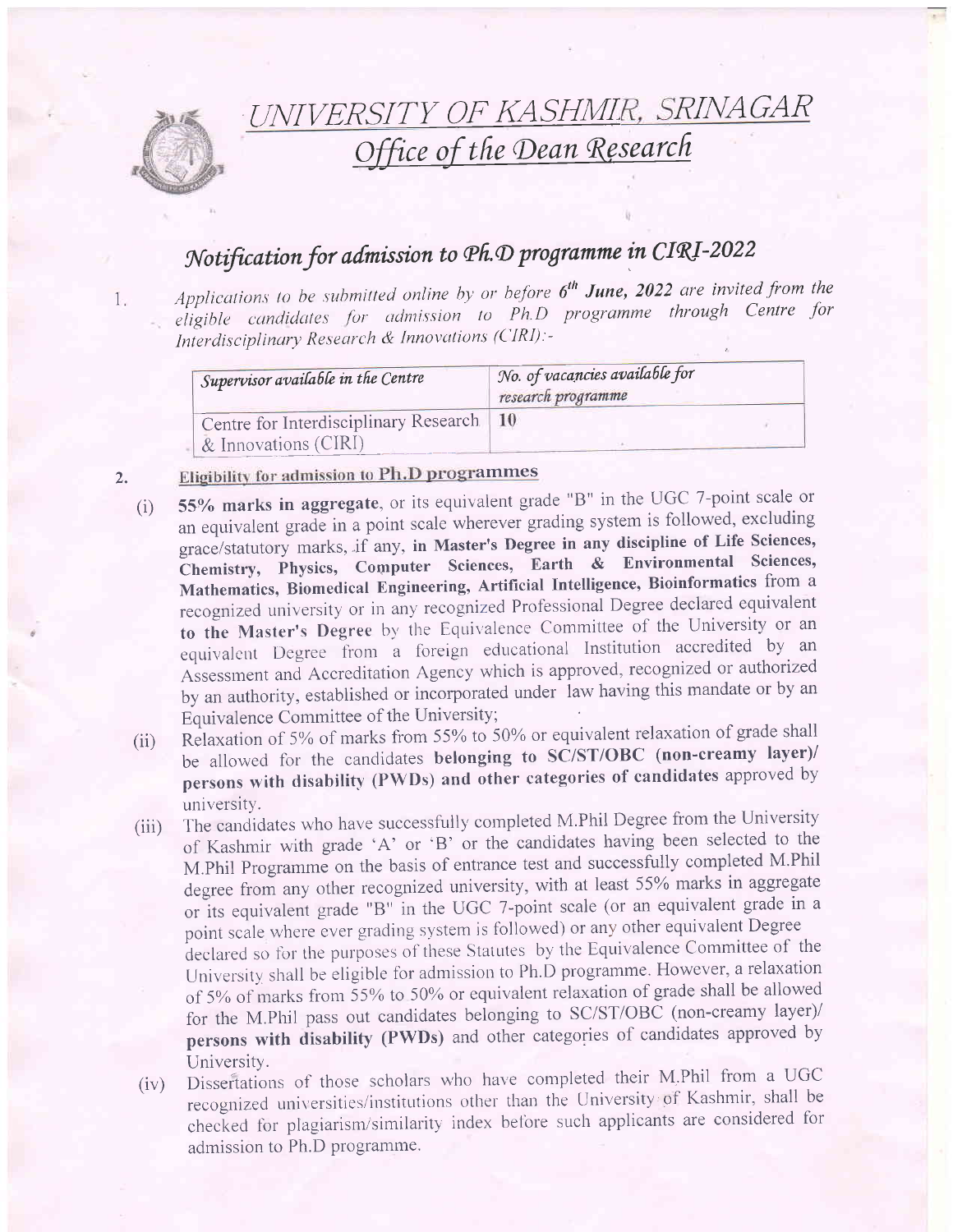## 3. Procedure for Admission

- (I) The eligible candidates other than the candidates exempted from entrance test, shall have to qualify the Entrance Test by securing atleast 50% marks.
- (II) The candidates who have qualified UGC NET/JRF or CSIR-UGC NET/JRF/ICAR-NET/SET/GATE WOS-A/INSPIRE fellows with fellowships and Teacher Fellowship or any other equivalent test declared so by the UGC or have passed M.Phil with least 55% marks or its equivalent grade "B" in the UGC 7-point scale (or'an equivalent grade in <sup>a</sup> point scale where ever grading system is followed) shall be exempted from the Entrance Test. However, a relaxation of 5% of marks from 55% to 50% or equivalent relaxation of grade shall be allowed for the M.Phil pass outs belonging to SC/ST/OBC (non-creamy layer)/persons with disability (PWDs) and other categories of 'candidates approved by UniversitY.
- (ilI) JRFs and WOS-A/INSPIRE fellows with fellowships are to be selected in the first instance against the available vacancies. Where the numbers of vacancies are less than the number of JRF/WOS-A/INSPIRE fellows with fellowships, the selection shall be made on the basis of PG merit.
- (lv) where the number ot'candidates exempted frorn the Entrance Test under clause (lI) above is more than the number of seats available then no Entrance Test will be conducted. Selection of other exempted categories together with the candidates who have qualified entrance test with 50% marks, other than JRFs and WOS-A/INSPIRE fellows with fellowships, shall be made on the basis of overall merit position obtained as per following criteria:

| S.No.                     | Qualification   | Points                |
|---------------------------|-----------------|-----------------------|
|                           | <b>NET</b>      | 07                    |
| $\overline{2}$ .          | <b>SET/GATE</b> | 05                    |
| $\overline{3}$ .          | M.Phil          | 0 <sup>3</sup>        |
|                           | <b>UG</b>       | 20 (on prorata basis) |
| 5                         | PG              | 40 (on prorata basis) |
| Interaction<br>6<br>Total | 25              |                       |
|                           | 100             |                       |

- (V) The tie in the marks secured by the candidates in the Entrance Test and interaction shall be resolved on the basis of the percentage of marks secured by them in their Master's or Equivalent Degree.
- (Vl) Any challerige to answer key of the answer paper shall be resolved on the basis of the Statutes/Regulations/Guidelines in vogue in the university to this effect pertaining to the Entrance Test for adrnission to Master's Course and Post Graduate Answer Paper re-evaluation.
- (VII) The list of the qualified candidates along with the waiting list will be prepared by the DRC and will be then forwarded by its Chairperson to the Dean of the School who after satisfying himself/herself about the fairness of the selection will recommend it for approval of Vice-Chancellor through office of Dean Research'
- (VIII) The list of qualified candidates will be notified by the Dean of the School concerned and will be made available on the website of the university.
- (IX) The entrance test qualified candidates shall be required to appear before the DRC for common interaction along with the exempted candidates other than JRFs and WoS and INSPIRE fellows with fellowships to ascertain (i) student interest (ii) inclination (iii) research aptitude (iv) area of specialization/interest and DRC shall finalize the list of selected candidates and their supervisors.

Mere appearance in the list of qualified candidates shall not entitle a candidate to the final selection. if he/she is either found otherwise in-eligible or there is no vacancy available in the Department/Centre/Institute.